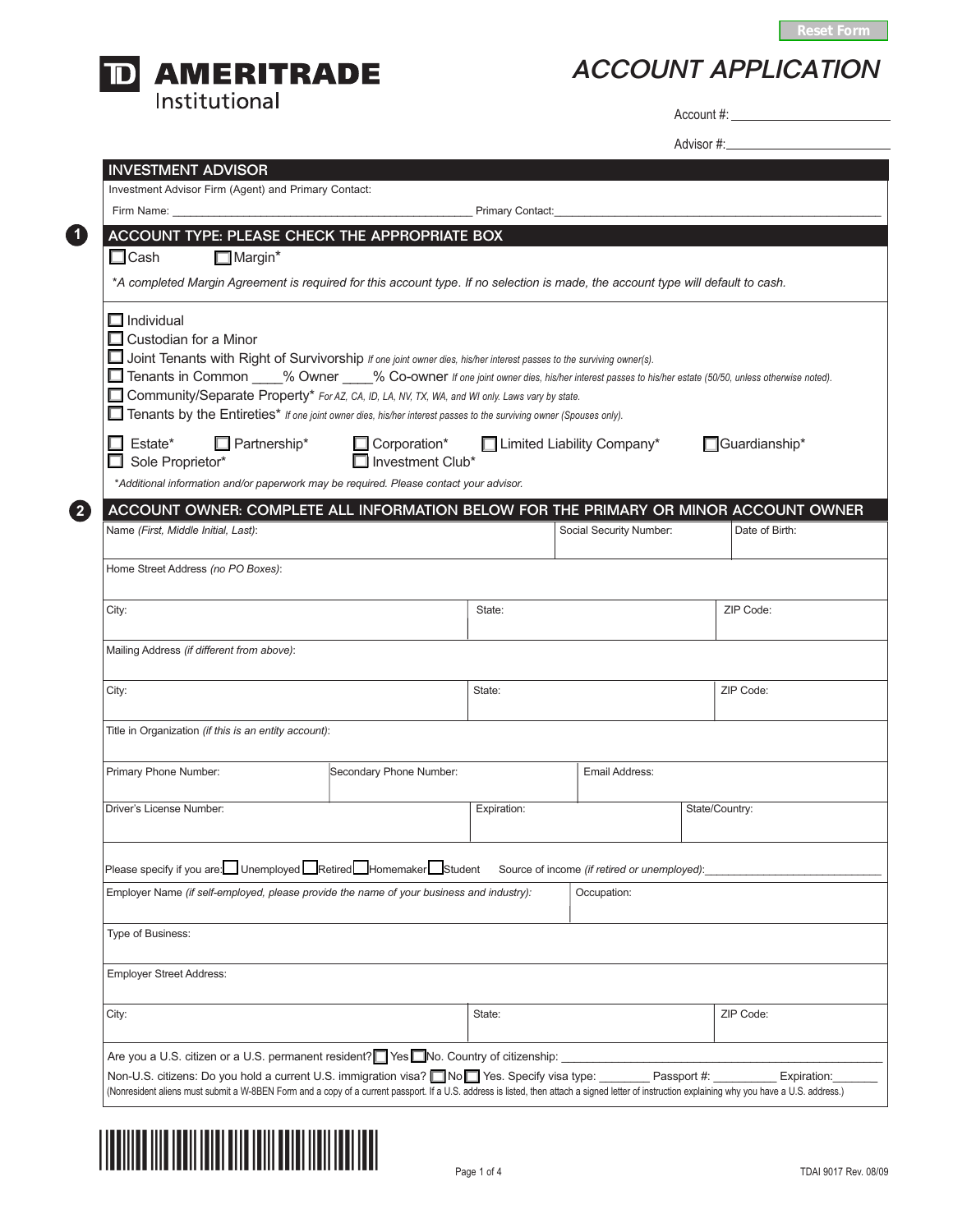| ப<br>Check here if you are a director, 10% shareholder or policy-making officer of a publicly traded company. Specify the company name,<br>address, city and state/province:<br>$\Box$ Check here if you are licensed or employed by a registered broker/dealer. Specify the company name and include a compliance letter:<br>JOINT ACCOUNT OWNER: COMPLETE ALL INFORMATION BELOW FOR THE JOINT ACCOUNT OWNER OR CUSTODIAN<br>Name (First, Middle Initial, Last):<br>Social Security Number:<br>Date of Birth:<br>Home Street Address (no PO Boxes):<br>ZIP Code:<br>City:<br>State:<br>Mailing Address (if different from above):<br>ZIP Code:<br>City:<br>State:<br>State/Country:<br>Driver's License Number:<br>Expiration:<br>Please specify if you are: Unemployed Retired Homemaker Student<br>Source of income (if retired or unemployed):<br>Title in Organization (if this is an entity account):<br>Primary Phone Number:<br>Secondary Phone Number:<br>Email Address:<br>Employer Name (if self-employed, please provide the name of your business and industry):<br>Occupation:<br>Type of Business:<br><b>Employer Street Address:</b><br>ZIP Code:<br>State:<br>City:<br>Are you a U.S. citizen or a U.S. permanent resident? Ses No. Country of citizenship:<br>Non-U.S. citizens: Do you hold a current U.S. immigration visa? No Yes. Specify visa type:<br>Passport #:<br>Expiration:<br>(Nonresident aliens must submit a W-8BEN Form and a copy of a current passport. If a U.S. address is listed, then attach a signed letter of instruction explaining why you have a U.S. address.)<br>□ Check here if you, a member of your immediate family or any business associate is a senior political figure (SPF). Specify the name of the<br>SPF, political title, relationship to Co-Owner and country of office:<br>Check here if you are a director, 10% shareholder or policy-making officer of a publicly traded company. Specify the company name,<br>address, city and state/province:<br>□ Check here if you are licensed or employed by a registered broker/dealer. Specify the company name and include a compliance letter:<br>ENTITY INFORMATION (PERSONAL ACCOUNTS CONTINUE TO SECTION 5)<br>Tax ID Number:<br>ZIP Code:<br>City:<br>State: | Check here if you, a member of your immediate family or any business associate is a senior political figure (SPF). Specify the name of the<br>SPF, political title, relationship to Account Owner and country of office: |  |  |  |
|-----------------------------------------------------------------------------------------------------------------------------------------------------------------------------------------------------------------------------------------------------------------------------------------------------------------------------------------------------------------------------------------------------------------------------------------------------------------------------------------------------------------------------------------------------------------------------------------------------------------------------------------------------------------------------------------------------------------------------------------------------------------------------------------------------------------------------------------------------------------------------------------------------------------------------------------------------------------------------------------------------------------------------------------------------------------------------------------------------------------------------------------------------------------------------------------------------------------------------------------------------------------------------------------------------------------------------------------------------------------------------------------------------------------------------------------------------------------------------------------------------------------------------------------------------------------------------------------------------------------------------------------------------------------------------------------------------------------------------------------------------------------------------------------------------------------------------------------------------------------------------------------------------------------------------------------------------------------------------------------------------------------------------------------------------------------------------------------------------------------------------------------------------------------------------------------------------------------------------------------------------------------------------|--------------------------------------------------------------------------------------------------------------------------------------------------------------------------------------------------------------------------|--|--|--|
|                                                                                                                                                                                                                                                                                                                                                                                                                                                                                                                                                                                                                                                                                                                                                                                                                                                                                                                                                                                                                                                                                                                                                                                                                                                                                                                                                                                                                                                                                                                                                                                                                                                                                                                                                                                                                                                                                                                                                                                                                                                                                                                                                                                                                                                                             |                                                                                                                                                                                                                          |  |  |  |
|                                                                                                                                                                                                                                                                                                                                                                                                                                                                                                                                                                                                                                                                                                                                                                                                                                                                                                                                                                                                                                                                                                                                                                                                                                                                                                                                                                                                                                                                                                                                                                                                                                                                                                                                                                                                                                                                                                                                                                                                                                                                                                                                                                                                                                                                             |                                                                                                                                                                                                                          |  |  |  |
|                                                                                                                                                                                                                                                                                                                                                                                                                                                                                                                                                                                                                                                                                                                                                                                                                                                                                                                                                                                                                                                                                                                                                                                                                                                                                                                                                                                                                                                                                                                                                                                                                                                                                                                                                                                                                                                                                                                                                                                                                                                                                                                                                                                                                                                                             |                                                                                                                                                                                                                          |  |  |  |
|                                                                                                                                                                                                                                                                                                                                                                                                                                                                                                                                                                                                                                                                                                                                                                                                                                                                                                                                                                                                                                                                                                                                                                                                                                                                                                                                                                                                                                                                                                                                                                                                                                                                                                                                                                                                                                                                                                                                                                                                                                                                                                                                                                                                                                                                             |                                                                                                                                                                                                                          |  |  |  |
|                                                                                                                                                                                                                                                                                                                                                                                                                                                                                                                                                                                                                                                                                                                                                                                                                                                                                                                                                                                                                                                                                                                                                                                                                                                                                                                                                                                                                                                                                                                                                                                                                                                                                                                                                                                                                                                                                                                                                                                                                                                                                                                                                                                                                                                                             |                                                                                                                                                                                                                          |  |  |  |
|                                                                                                                                                                                                                                                                                                                                                                                                                                                                                                                                                                                                                                                                                                                                                                                                                                                                                                                                                                                                                                                                                                                                                                                                                                                                                                                                                                                                                                                                                                                                                                                                                                                                                                                                                                                                                                                                                                                                                                                                                                                                                                                                                                                                                                                                             |                                                                                                                                                                                                                          |  |  |  |
|                                                                                                                                                                                                                                                                                                                                                                                                                                                                                                                                                                                                                                                                                                                                                                                                                                                                                                                                                                                                                                                                                                                                                                                                                                                                                                                                                                                                                                                                                                                                                                                                                                                                                                                                                                                                                                                                                                                                                                                                                                                                                                                                                                                                                                                                             |                                                                                                                                                                                                                          |  |  |  |
|                                                                                                                                                                                                                                                                                                                                                                                                                                                                                                                                                                                                                                                                                                                                                                                                                                                                                                                                                                                                                                                                                                                                                                                                                                                                                                                                                                                                                                                                                                                                                                                                                                                                                                                                                                                                                                                                                                                                                                                                                                                                                                                                                                                                                                                                             |                                                                                                                                                                                                                          |  |  |  |
|                                                                                                                                                                                                                                                                                                                                                                                                                                                                                                                                                                                                                                                                                                                                                                                                                                                                                                                                                                                                                                                                                                                                                                                                                                                                                                                                                                                                                                                                                                                                                                                                                                                                                                                                                                                                                                                                                                                                                                                                                                                                                                                                                                                                                                                                             |                                                                                                                                                                                                                          |  |  |  |
|                                                                                                                                                                                                                                                                                                                                                                                                                                                                                                                                                                                                                                                                                                                                                                                                                                                                                                                                                                                                                                                                                                                                                                                                                                                                                                                                                                                                                                                                                                                                                                                                                                                                                                                                                                                                                                                                                                                                                                                                                                                                                                                                                                                                                                                                             |                                                                                                                                                                                                                          |  |  |  |
|                                                                                                                                                                                                                                                                                                                                                                                                                                                                                                                                                                                                                                                                                                                                                                                                                                                                                                                                                                                                                                                                                                                                                                                                                                                                                                                                                                                                                                                                                                                                                                                                                                                                                                                                                                                                                                                                                                                                                                                                                                                                                                                                                                                                                                                                             |                                                                                                                                                                                                                          |  |  |  |
|                                                                                                                                                                                                                                                                                                                                                                                                                                                                                                                                                                                                                                                                                                                                                                                                                                                                                                                                                                                                                                                                                                                                                                                                                                                                                                                                                                                                                                                                                                                                                                                                                                                                                                                                                                                                                                                                                                                                                                                                                                                                                                                                                                                                                                                                             |                                                                                                                                                                                                                          |  |  |  |
|                                                                                                                                                                                                                                                                                                                                                                                                                                                                                                                                                                                                                                                                                                                                                                                                                                                                                                                                                                                                                                                                                                                                                                                                                                                                                                                                                                                                                                                                                                                                                                                                                                                                                                                                                                                                                                                                                                                                                                                                                                                                                                                                                                                                                                                                             |                                                                                                                                                                                                                          |  |  |  |
|                                                                                                                                                                                                                                                                                                                                                                                                                                                                                                                                                                                                                                                                                                                                                                                                                                                                                                                                                                                                                                                                                                                                                                                                                                                                                                                                                                                                                                                                                                                                                                                                                                                                                                                                                                                                                                                                                                                                                                                                                                                                                                                                                                                                                                                                             |                                                                                                                                                                                                                          |  |  |  |
|                                                                                                                                                                                                                                                                                                                                                                                                                                                                                                                                                                                                                                                                                                                                                                                                                                                                                                                                                                                                                                                                                                                                                                                                                                                                                                                                                                                                                                                                                                                                                                                                                                                                                                                                                                                                                                                                                                                                                                                                                                                                                                                                                                                                                                                                             |                                                                                                                                                                                                                          |  |  |  |
|                                                                                                                                                                                                                                                                                                                                                                                                                                                                                                                                                                                                                                                                                                                                                                                                                                                                                                                                                                                                                                                                                                                                                                                                                                                                                                                                                                                                                                                                                                                                                                                                                                                                                                                                                                                                                                                                                                                                                                                                                                                                                                                                                                                                                                                                             |                                                                                                                                                                                                                          |  |  |  |
|                                                                                                                                                                                                                                                                                                                                                                                                                                                                                                                                                                                                                                                                                                                                                                                                                                                                                                                                                                                                                                                                                                                                                                                                                                                                                                                                                                                                                                                                                                                                                                                                                                                                                                                                                                                                                                                                                                                                                                                                                                                                                                                                                                                                                                                                             |                                                                                                                                                                                                                          |  |  |  |
|                                                                                                                                                                                                                                                                                                                                                                                                                                                                                                                                                                                                                                                                                                                                                                                                                                                                                                                                                                                                                                                                                                                                                                                                                                                                                                                                                                                                                                                                                                                                                                                                                                                                                                                                                                                                                                                                                                                                                                                                                                                                                                                                                                                                                                                                             |                                                                                                                                                                                                                          |  |  |  |
|                                                                                                                                                                                                                                                                                                                                                                                                                                                                                                                                                                                                                                                                                                                                                                                                                                                                                                                                                                                                                                                                                                                                                                                                                                                                                                                                                                                                                                                                                                                                                                                                                                                                                                                                                                                                                                                                                                                                                                                                                                                                                                                                                                                                                                                                             |                                                                                                                                                                                                                          |  |  |  |
|                                                                                                                                                                                                                                                                                                                                                                                                                                                                                                                                                                                                                                                                                                                                                                                                                                                                                                                                                                                                                                                                                                                                                                                                                                                                                                                                                                                                                                                                                                                                                                                                                                                                                                                                                                                                                                                                                                                                                                                                                                                                                                                                                                                                                                                                             |                                                                                                                                                                                                                          |  |  |  |
|                                                                                                                                                                                                                                                                                                                                                                                                                                                                                                                                                                                                                                                                                                                                                                                                                                                                                                                                                                                                                                                                                                                                                                                                                                                                                                                                                                                                                                                                                                                                                                                                                                                                                                                                                                                                                                                                                                                                                                                                                                                                                                                                                                                                                                                                             |                                                                                                                                                                                                                          |  |  |  |
|                                                                                                                                                                                                                                                                                                                                                                                                                                                                                                                                                                                                                                                                                                                                                                                                                                                                                                                                                                                                                                                                                                                                                                                                                                                                                                                                                                                                                                                                                                                                                                                                                                                                                                                                                                                                                                                                                                                                                                                                                                                                                                                                                                                                                                                                             |                                                                                                                                                                                                                          |  |  |  |
|                                                                                                                                                                                                                                                                                                                                                                                                                                                                                                                                                                                                                                                                                                                                                                                                                                                                                                                                                                                                                                                                                                                                                                                                                                                                                                                                                                                                                                                                                                                                                                                                                                                                                                                                                                                                                                                                                                                                                                                                                                                                                                                                                                                                                                                                             | Legal Name of Entity:                                                                                                                                                                                                    |  |  |  |
|                                                                                                                                                                                                                                                                                                                                                                                                                                                                                                                                                                                                                                                                                                                                                                                                                                                                                                                                                                                                                                                                                                                                                                                                                                                                                                                                                                                                                                                                                                                                                                                                                                                                                                                                                                                                                                                                                                                                                                                                                                                                                                                                                                                                                                                                             | Street Address (no PO Boxes):                                                                                                                                                                                            |  |  |  |
|                                                                                                                                                                                                                                                                                                                                                                                                                                                                                                                                                                                                                                                                                                                                                                                                                                                                                                                                                                                                                                                                                                                                                                                                                                                                                                                                                                                                                                                                                                                                                                                                                                                                                                                                                                                                                                                                                                                                                                                                                                                                                                                                                                                                                                                                             |                                                                                                                                                                                                                          |  |  |  |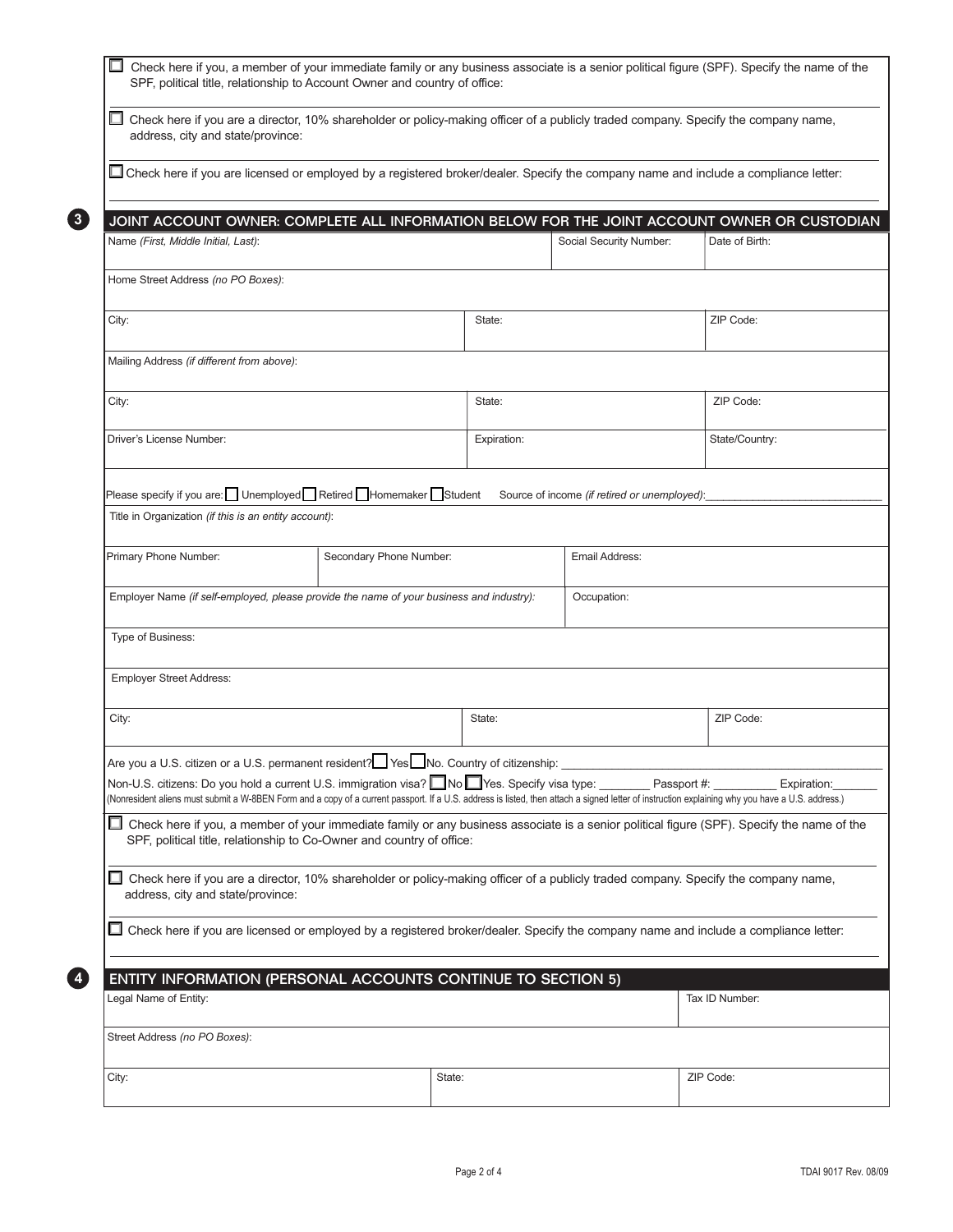|                       | Mailing Address (if different from above): |                                                                                                                                                                                                      |                                             |                                                                                                                                                      |                                                                      |                                                                                                                                                                                                                                                                                                                                                                                                                                                                                                                                                                                                                                                                                                                                                                                                                                  |
|-----------------------|--------------------------------------------|------------------------------------------------------------------------------------------------------------------------------------------------------------------------------------------------------|---------------------------------------------|------------------------------------------------------------------------------------------------------------------------------------------------------|----------------------------------------------------------------------|----------------------------------------------------------------------------------------------------------------------------------------------------------------------------------------------------------------------------------------------------------------------------------------------------------------------------------------------------------------------------------------------------------------------------------------------------------------------------------------------------------------------------------------------------------------------------------------------------------------------------------------------------------------------------------------------------------------------------------------------------------------------------------------------------------------------------------|
| City:                 |                                            |                                                                                                                                                                                                      |                                             | State:                                                                                                                                               |                                                                      | ZIP Code:                                                                                                                                                                                                                                                                                                                                                                                                                                                                                                                                                                                                                                                                                                                                                                                                                        |
| <b>Contact Name:</b>  |                                            |                                                                                                                                                                                                      |                                             |                                                                                                                                                      |                                                                      |                                                                                                                                                                                                                                                                                                                                                                                                                                                                                                                                                                                                                                                                                                                                                                                                                                  |
| Primary Phone Number: |                                            |                                                                                                                                                                                                      | Secondary Phone Number:                     |                                                                                                                                                      | Email Address:                                                       |                                                                                                                                                                                                                                                                                                                                                                                                                                                                                                                                                                                                                                                                                                                                                                                                                                  |
| $\Box$ U.S. Entity    |                                            |                                                                                                                                                                                                      |                                             |                                                                                                                                                      |                                                                      | (Complete appropriate W-8 BEN Form)                                                                                                                                                                                                                                                                                                                                                                                                                                                                                                                                                                                                                                                                                                                                                                                              |
| Nature of Business:   |                                            |                                                                                                                                                                                                      |                                             |                                                                                                                                                      |                                                                      |                                                                                                                                                                                                                                                                                                                                                                                                                                                                                                                                                                                                                                                                                                                                                                                                                                  |
|                       |                                            |                                                                                                                                                                                                      |                                             |                                                                                                                                                      |                                                                      | If this entity is a publicly traded company, please specify the stock symbol:                                                                                                                                                                                                                                                                                                                                                                                                                                                                                                                                                                                                                                                                                                                                                    |
|                       | and country of office:                     |                                                                                                                                                                                                      |                                             |                                                                                                                                                      |                                                                      | Check here if any Officer/Authorized Agent, any member of their immediate family or any business associate of theirs is a senior political<br>figure (SPF). Specify the name of the Officer/Authorized Agent, the name of the SPF, political title, relationship to the Officer/Authorized Agent                                                                                                                                                                                                                                                                                                                                                                                                                                                                                                                                 |
|                       |                                            |                                                                                                                                                                                                      |                                             | with this application. Specify the name of the Officer/Authorized Agent:                                                                             |                                                                      | Check here if any Officer/Authorized Agent is licensed or employed by a registered broker/dealer. We must receive a compliance letter along                                                                                                                                                                                                                                                                                                                                                                                                                                                                                                                                                                                                                                                                                      |
|                       |                                            |                                                                                                                                                                                                      |                                             | name of the Officer/Authorized Agent, the company name, address, city and state/province:                                                            |                                                                      | Check here if any Officer/Authorized Agent is a director, 10% shareholder or policy-making officer of a publicly traded company. Specify the                                                                                                                                                                                                                                                                                                                                                                                                                                                                                                                                                                                                                                                                                     |
|                       |                                            |                                                                                                                                                                                                      |                                             |                                                                                                                                                      |                                                                      |                                                                                                                                                                                                                                                                                                                                                                                                                                                                                                                                                                                                                                                                                                                                                                                                                                  |
|                       |                                            |                                                                                                                                                                                                      |                                             |                                                                                                                                                      |                                                                      |                                                                                                                                                                                                                                                                                                                                                                                                                                                                                                                                                                                                                                                                                                                                                                                                                                  |
|                       | Pays interest on credit balances.          | □ TD Bank USA FDIC Insured Deposit Account<br>FDIC Insured Money Market Deposit Account.<br>$\Box$ TD AMERITRADE Cash (Protected by the Securities<br><b>Investor Protection Corporation (SIPC))</b> |                                             | CASH SWEEP VEHICLE CHOICES (PLEASE SELECT ONLY ONE)                                                                                                  | <b>□ TDAM Municipal Portfolio</b><br>exempt from federal income tax. | TD Asset Management USA Funds (TDAM)<br>Invests primarily in high-quality municipal securities that pay dividends<br>TDAM New York Municipal Money Market Portfolio                                                                                                                                                                                                                                                                                                                                                                                                                                                                                                                                                                                                                                                              |
|                       |                                            |                                                                                                                                                                                                      |                                             |                                                                                                                                                      |                                                                      | □ TDAM California Municipal Money Market Portfolio<br>are exempt from federal and California state income taxes.<br>NOTE: If not specified, all credit balances will automatically be swept daily to the TD Bank USA FDIC Insured Deposit Account. See the Client Agreement for a                                                                                                                                                                                                                                                                                                                                                                                                                                                                                                                                                |
|                       |                                            |                                                                                                                                                                                                      |                                             | is contained in the prospectus, which can be obtained by calling your advisor. Please read the prospectus carefully before you invest or send money. |                                                                      | are exempt from federal, New York state and New York City income tax.                                                                                                                                                                                                                                                                                                                                                                                                                                                                                                                                                                                                                                                                                                                                                            |
|                       |                                            |                                                                                                                                                                                                      |                                             | <b>CUSTODY SERVICES, CONFIRMATION AND STATEMENT PREFERENCES</b>                                                                                      |                                                                      |                                                                                                                                                                                                                                                                                                                                                                                                                                                                                                                                                                                                                                                                                                                                                                                                                                  |
|                       |                                            | All dividends will be held in the account unless I check here. $* \Box$                                                                                                                              |                                             |                                                                                                                                                      |                                                                      |                                                                                                                                                                                                                                                                                                                                                                                                                                                                                                                                                                                                                                                                                                                                                                                                                                  |
|                       |                                            | corporate communications, unless I have checked here. $\Box$                                                                                                                                         |                                             |                                                                                                                                                      |                                                                      | TD AMERITRADE will provide my name to corporations whose securities I hold in my account for the purpose of additional                                                                                                                                                                                                                                                                                                                                                                                                                                                                                                                                                                                                                                                                                                           |
|                       |                                            | *Dividends will be mailed monthly to the address of record if this box is checked.                                                                                                                   |                                             |                                                                                                                                                      |                                                                      |                                                                                                                                                                                                                                                                                                                                                                                                                                                                                                                                                                                                                                                                                                                                                                                                                                  |
|                       |                                            |                                                                                                                                                                                                      |                                             | choose to have them sent to the mailing address of record by checking below.                                                                         |                                                                      | By providing your email address, you consent to receive electronic trade confirmations and statements. Account statements<br>and trade confirmations detailing any purchase or sale of a security will be sent to the email address on record unless you                                                                                                                                                                                                                                                                                                                                                                                                                                                                                                                                                                         |
|                       | □Monthly Paper Statements                  |                                                                                                                                                                                                      |                                             |                                                                                                                                                      |                                                                      |                                                                                                                                                                                                                                                                                                                                                                                                                                                                                                                                                                                                                                                                                                                                                                                                                                  |
|                       | $\Box$ Paper Trade Confirmations           |                                                                                                                                                                                                      |                                             |                                                                                                                                                      |                                                                      | Invests primarily in high-quality municipal securities that pay dividends that<br>Invests primarily in high-quality municipal securities that pay dividends that<br>complete description of the Cash Sweep program. An investment in a money market mutual fund is not insured or guaranteed by the Federal Deposit Insurance<br>Corporation (FDIC) or any other government agency. Although a money market fund seeks to preserve the value of your investment at \$1 per share, it is possible<br>to lose money by investing in a money market fund. Tax-exempt portfolios may pay dividends that are subject to the alternative minimum tax, and also may pay<br>taxable dividends due to investments in taxable obligations. More complete information about the money market funds, including management fees and expenses, |
|                       | <b>ADVISOR AUTHORIZATION</b>               |                                                                                                                                                                                                      |                                             | Please initial to indicate your approval. (If joint account, both parties must initial.)                                                             |                                                                      |                                                                                                                                                                                                                                                                                                                                                                                                                                                                                                                                                                                                                                                                                                                                                                                                                                  |
| Initials:             | Initials:                                  |                                                                                                                                                                                                      | (Limited Power of Attorney - see attached.) | I hereby authorize the Agent listed above to execute trades in my account.                                                                           |                                                                      |                                                                                                                                                                                                                                                                                                                                                                                                                                                                                                                                                                                                                                                                                                                                                                                                                                  |